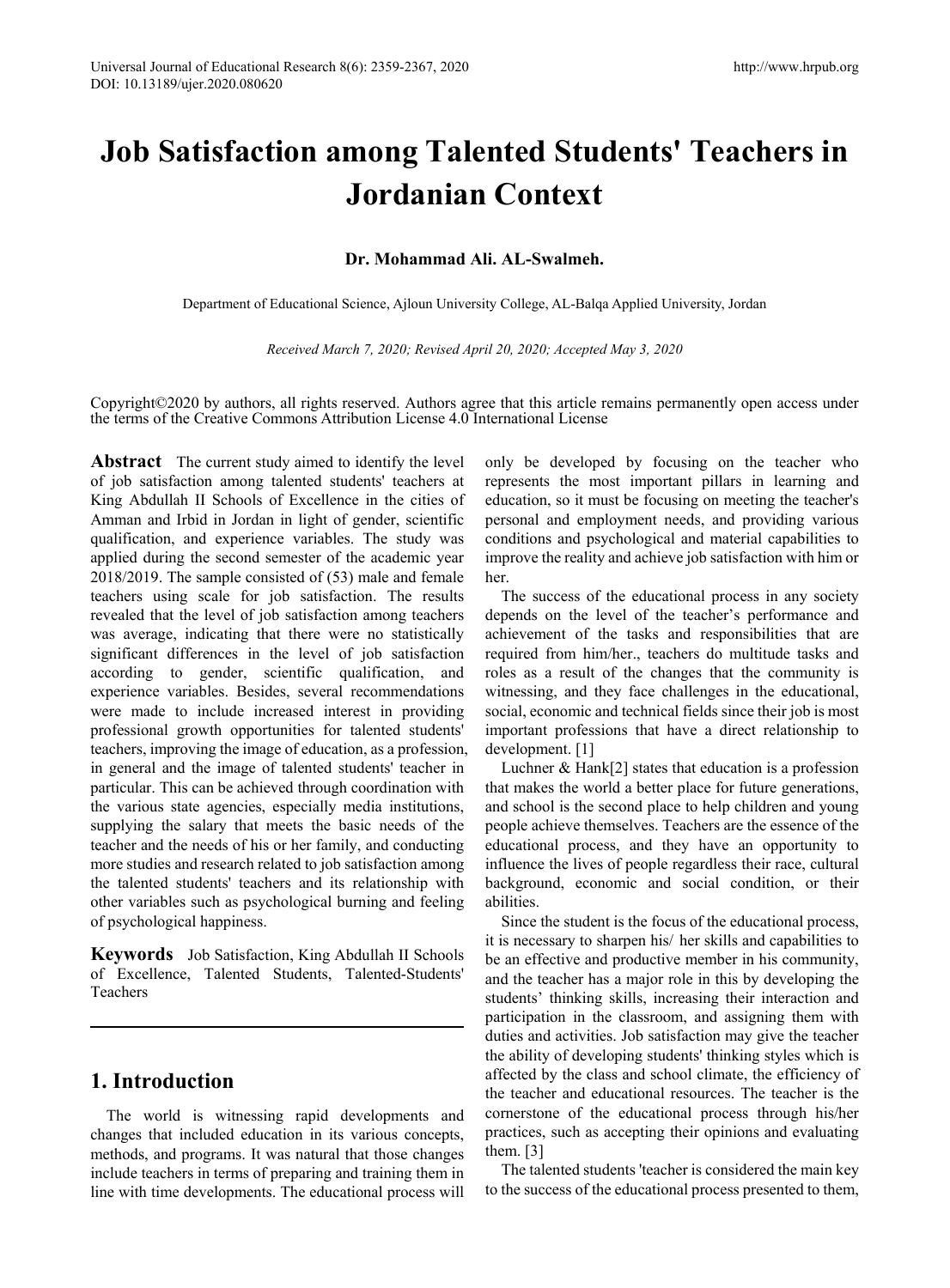so the teacher is the one who creates opportunities that strengthen or weaken the student's self-confidence, strengthening the spirit of creativity or killing it. Besides, he or she and raises talented students' thinking or frustrates them, paving the way for students' creativity and achievement. The teacher of talented students, who also has the advantage of working with a distinctive group of students, enjoys the characteristics that make his or her work successful in teaching these special groups of students, including personal characteristics such as flexibility, acceptance, openness, and sensitivity to problems, enthusiasm and a sense of responsibility; having educational characteristics such as taking into account individual differences, appreciation of creativity and imagination, And the stimulation of higher mental processes. Moreover, he or she owns common general characteristics such as high intelligence, specialized experience, a sense of personal security, rehabilitation and training, organization and preparation in advance, and knowledge of students' problems and guiding needs [4].

The job satisfaction of teachers is one of the most important concepts that has an effective impact, whether positively or negatively, on work productivity. It is the basis that ensures the psychological and social compatibility of teachers and raises their morale and motivation. Thus, it improves the level of their performance and achieves the desired goals. The success of any organization depends on the administration's interest in workers by increasing their capabilities and skills, and increasing their motivation to work and produce. [5]

The job satisfaction of the teachers is achieved when they are satisfied with what they have accomplished in their work field, their ability to face the challenges, and the opportunities available to them for progress and achievement. Job satisfaction is affected by other variables such as income, school security, Infrastructure, and job security. [6]

## **1.1. Job Satisfaction**

Teachers' job satisfaction is very important because there is a positive relationship between the job satisfaction of the teachers and the job accomplishments for them. The provision of good education for students depends on the satisfaction of teachers, and the way they feel towards their work [7]. The teachers' job satisfaction is also an important issue not only for them but also for the community, and it is one of the factors affecting their efficiency in the profession, as the quality of the teachers' production, performance of their work and their duties towards their profession. Teaching their students depends on how satisfied they are with their work and their stability and reassurance in it. And with multiple professional roles carried out by the teacher, work must be done to rehabilitate the teacher professionally, providing material and moral incentives that would develop his or her professional sense to raise the level of his or her production and fulfilling his or her duties towards his or her students, school, and community [8]. Job satisfaction can improve the quality of services provided to students, and also provide teachers with enthusiasm and sufficient energy to teach students [9].

Carpara, Barbaraneli, and Steca[10] see job satisfaction as an important and critical element in influencing teachers' performance and attitudes toward the teaching profession. And Evans[11] notes that teachers who are dissatisfied with their work are less committed to their work, and maybe they quit their job early. It also reflects the job satisfaction of the teacher with his or her attitudes and values towards the work that he or she is doing, and the teacher's characteristics constitute one of the factors that play a prominent role in the teacher's job satisfaction. His or her awareness of the size of pressures and challenges facing him or her at work and ability to adapt to it contribute to making decisions now and in the future, having to do with choosing and continuing the profession[12].

Among the factors affecting job satisfaction, as Al-Ruwaili's[13] study pointed out, are the work itself, the conditions surrounding the work, the extent of the individual's sense of security and stability, the existence of a system that determines work, the relationship with colleagues, democracy in work, the availability of opportunities for growth and promotion, equal opportunities, and the social rank of work.

Theories have tried to explain the concept of job satisfaction starting with Maslow's theory, which holds that understanding human needs is very important because it constitutes a strong motivation for human activity. After all, the needs lead to a kind of tension that leads the individual to do certain behaviors to alleviate this tension. From the assumptions of this theory, firstly, the individual's needs begin with the physiological needs, and then the social needs, the need for security, appreciation and respect, and self-realization. Secondly, the satisfied needs affect the individual's behavior, motivating him or her unlike the unsatisfied needs that do not affect the behavior of the individual [14]. Hence, the theory of expectation emerged to be one of the most modern theories that are based on the assumption that the individual's motivation to work and the force that drives him or her to perform the work which depends on the individual's ability to obtain returns and benefits as a result of doing this work [15, 16].

## **1.2. The Study Problem**

Job satisfaction is one of the important factors that cannot be denied or ignored, especially in educational institutions because it has a very large impact on performance and achievement. And through the researcher's direct contact with many teachers, he noticed a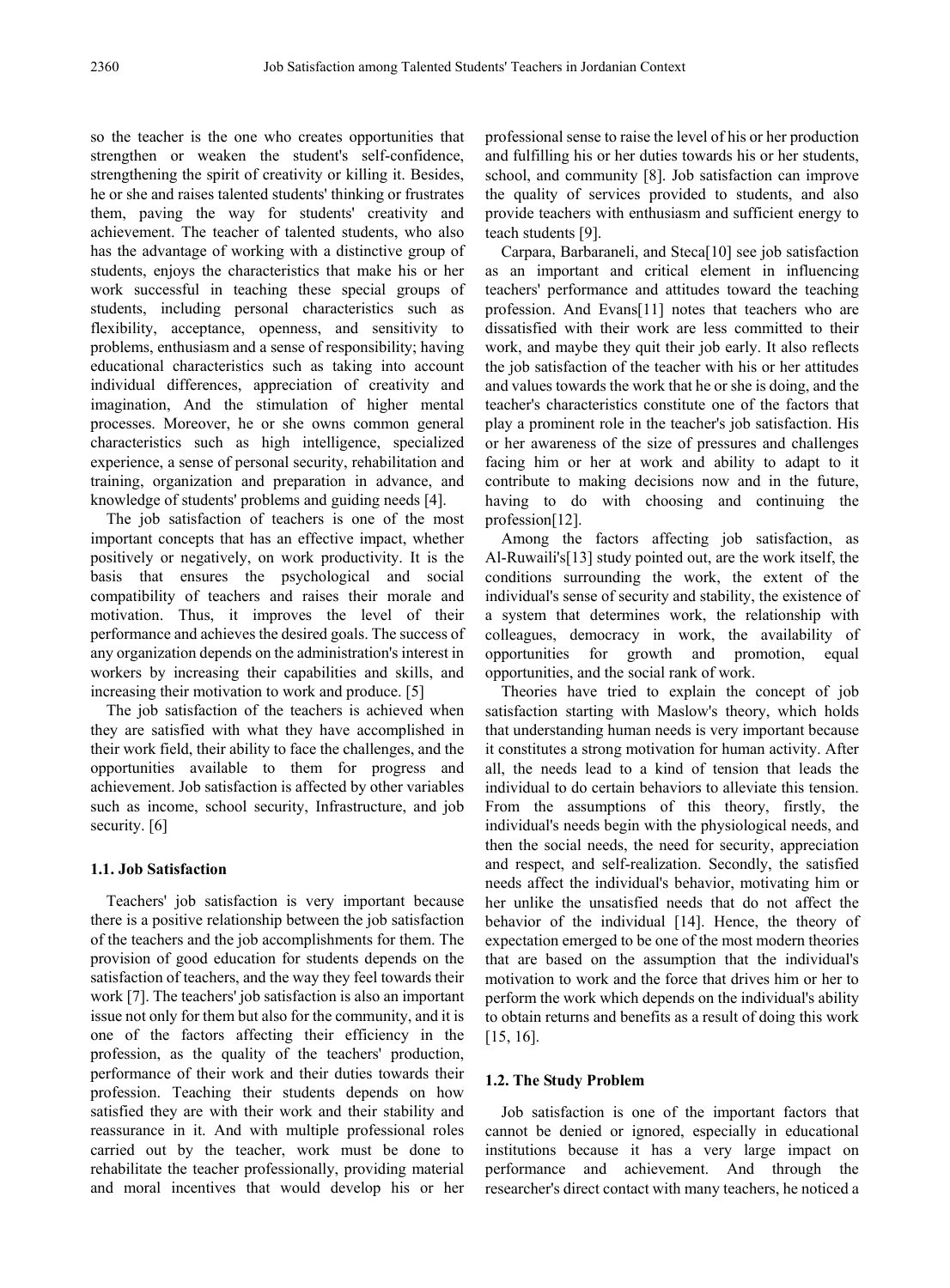difference in job satisfaction and performance. Hence the idea of this study came in revealing the degree of job satisfaction among talented students' teachers at King Abdullah II Schools of Excellence from their points of view regarding its positive reflection on the overall work and educational performance. The researcher believes that knowing the level of job satisfaction among talented students' teachers helps in monitoring reality to improve and develop it.

One of the main reasons for conducting this study is the observation of the researcher through his direct contact with some of the talented students' teachers that some of them are constantly complaining and grumbling as a result of working with this group of students. This indicates their exposure to psychological stress, and the weakness of their strategies to get rid of it, leading to their dissatisfaction with their work.

#### **1.3. Objectives Study**

The current study aims at identifying the levels of job satisfaction among talented students' teachers. It identifies the impact of the (gender, scientific qualification, and the number of years of experience) variables on job satisfaction among talented students' teachers.

## **1.4. The Study Importance**

The study acquires its importance from the importance of the talented students' teacher's role in the educational and guiding process for these students, so adequate attention must be given. This study is one of the first studies that dealt with this subject in the Hashemite Kingdom of Jordan. The study is very important because it sheds light on the phenomenon of job satisfaction among talented students' teachers because of its direct role in carrying out their work. It informs decision-makers in the field of education about factors affecting job satisfaction among talented students' teachers to create appropriate conditions that help teachers stabilize and increase their satisfaction with their work. The results of the study in developing knowledge and counseling training programs that enable teachers to achieve better adaptation, which positively reflects on the performance of the students themselves. It may help researchers by paving the way for subsequent studies, through which this topic is addressed along with its relationship with other factors and phenomena.

## **1.5. The Study Limits**

This study was restricted to talented students' teachers at King Abdullah II Schools of Excellence in the second semester of the academic year 2018/2019.

## **1.6. Literature Review**

Studies that dealt with the topic of job satisfaction

among teachers are many, but studies that deal with the topic of job satisfaction among talented students' teachers are very few, especially Arab studies. Al-A'shmawi [17] conducted a study that aimed at identifying the level of job satisfaction among female special education teachers to know if there was a difference in job satisfaction among them according to the difference in years of experience or not. The sample consisted of (15) female special education teachers in Al-Majma'ah Governorate, Saudi Arabia. Measures of psychological burning and job satisfaction were applied to get results indicating that the special education teachers had a high level of job satisfaction. The results also showed that there were no statistically significant differences regarding job satisfaction attributed to years of experience variable. Telfah [18] conducted a study which aimed at identifying the degree of satisfaction among teachers of public schools in Bani Ubaid District, in Jordan, about the education profession from their points of view. Telfah's study determined whether their degree of satisfaction with the education profession differed according to gender, the educational stage, and years of experience variables, acknowledging their perceptions about ways of developing the survey teaching profession. The study sample consisted of (304) male and female teachers chosen in the stratified random method. The results showed that the general level of the teachers' satisfaction degree at public schools, in Bani Ubaid District concerning the education profession from their points of view, was average and that there were differences in terms of the degree of satisfaction depending on the gender variable that went for the benefit of females. The results also showed that there were statistically significant differences in the degree of teachers' satisfaction with the education profession attributed to the effect of the educational stage variable to go for the benefit of the basic educational stage. Besides, the study showed the absence of statistically significant differences in the degree of teachers' satisfaction due to the effect of the variable of years of experience on the fields of study except for the educational supervision.

Msuya's [19] study, in Tanzania, aimed to reveal the level of job satisfaction among teachers in governmental secondary schools ,identifying the level of job satisfaction according to the age, gender, marital status, and teachers' practical experience variables. And to achieve the goals of the study, a questionnaire was used, making interviews with study sample respondents. The sample consisted of (86) male and female teachers. The results showed that the level of job satisfaction among teachers came at an average level, clarifying that there were statistically significant differences in the level of job satisfaction attributed to the gender variable that went for the benefit of female teachers; the age, for the benefit of young teachers who are aged (40) years or less. The results indicated that there were no statistically significant differences in the level of job satisfaction due to the social rank and practical experience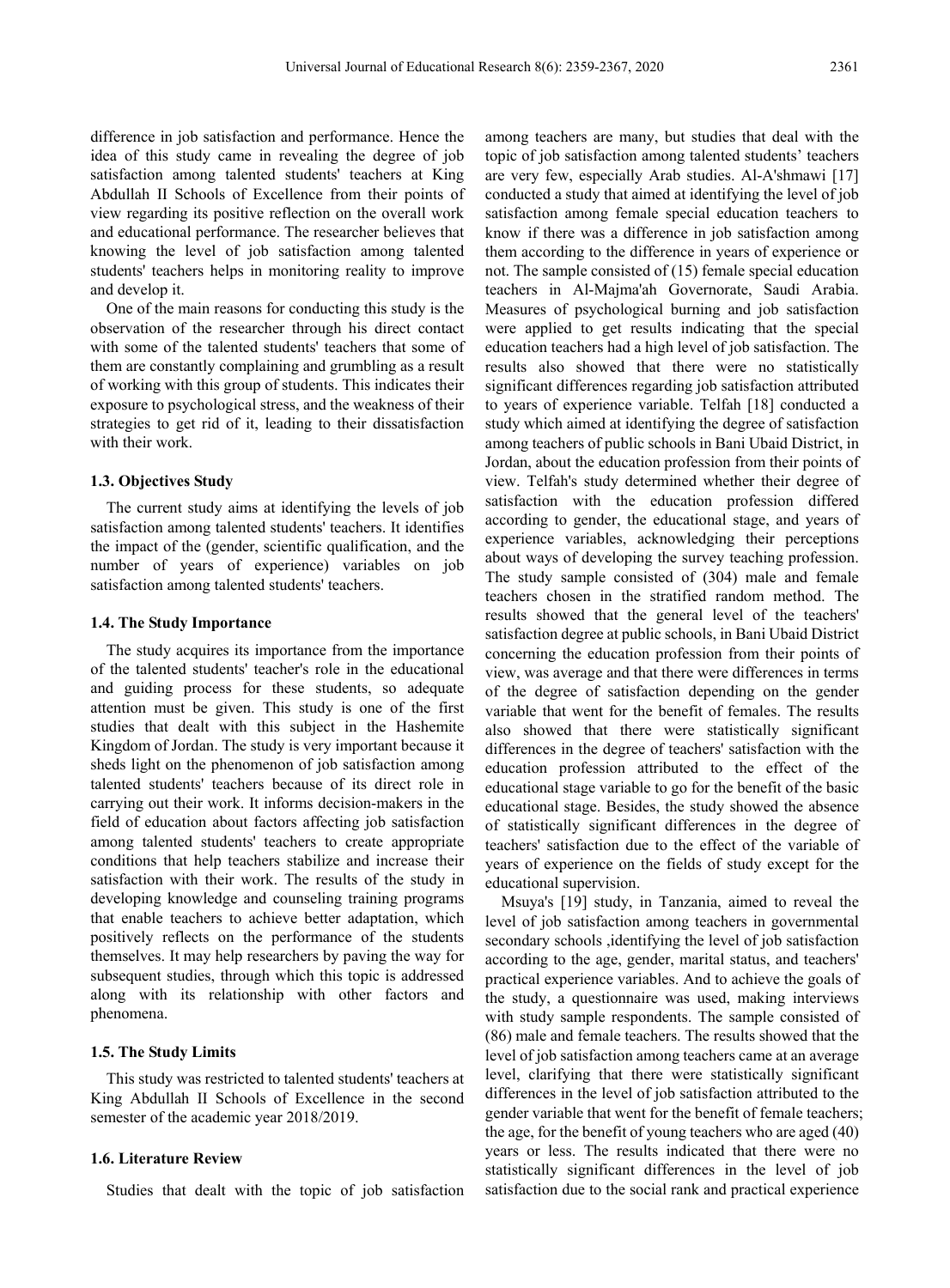#### variables.

Al-Thobaiti and Al-Enezi[20] conducted a study to identify factors of job satisfaction from teachers' points of view in Al-Qurayyat Governorate in Saudi Arabia regarding the effect the scientific qualification, experience, and educational stage variables on the factors of job satisfaction. The sample consisted of (307) male and female teachers who were chosen in a cluster-randomized manner. The questionnaire was used as a study instrument. The results showed that there were statistically significant differences in the level of job satisfaction among teachers attributed to the scientific qualification of postgraduate studies variable that was in favor of males. Also, there were statistically significant differences attributed to the experience to go for more than ten years. Besides, the results showed that there were no statistically significant differences attributed to the educational stage variable.

The Abu Hassouneh's[21] study aimed to reveal the level of job satisfaction among male and female teachers working in the Ministry of Education in Jordan, its relationship with some variables, and the ability of some of these variables to predict the level of job satisfaction. To achieve the goals of the study, the job satisfaction measure was applied to a sample consisting of (1000) male and female teachers who were chosen via a cluster-randomized method. The results of the study showed that the level of job satisfaction among male and female teachers was high and there were no statistically significant differences in the level of job satisfaction attributed to gender, experience, specialization, and scientific qualifications variables. However, the results showed that there were statistically significant differences in the level of job satisfaction according to the age variable that went for the benefit of those under the age of (30) years. The results showed a statistically significant correlation between the level of the career among male and female teachers and the specialization variables. Unlikely, the results did not show any a statistically significant relationship between the level of job satisfaction and gender, number of years of experience, age, and scientific qualification variables.

A'limat and A'qil[22] conducted a study which aimed at identifying the level of job satisfaction among kindergarten teachers in governmental schools in the Central Region from their points of view in light of some variables. A questionnaire for job satisfaction was applied after verifying its validity and reliability. The results showed that the level of job satisfaction among teachers was average and that there were statistically significant differences in the level of job satisfaction due to the variable of experience that went for the category of ten years or more. On the other hand, the results did not show the presence of statistically significant differences in the level of job satisfaction attributed to the variable of the scientific qualification. The results also indicated that there was no correlation between the level of job satisfaction and the essence of work, the relationship with the managers, salaries and incentives, social rank, and community appreciation variables.

Tashtoosh, Jarwan, Muhaidat and Bani Ata[23] conducted a study that aimed at identifying the phenomena of psychological burning and job satisfaction, the relationship between them among teachers of resource rooms, acknowledging the extent of the level of psychological burning and job satisfaction among members of the study sample with different variables of gender, scientific qualification, and the number of years of experience. The study sample consisted of (121) male and female teachers in resource rooms. The study found that the level of psychological burning and job satisfaction was at an average degree. The study showed that teachers with a master's degree had a higher level of psychological burning than those with a bachelor's degree. Besides, the teachers with a bachelor's degree had higher job satisfaction than those with a master's degree. There was a statistically significant inverse relationship between psychological burning and job satisfaction.

Through reviewing the previous studies, it is noticed that it touched on various aspects as the researcher concluded by reviewing the results as the following.

Previous studies, related to job satisfaction, focused on the study of job satisfaction and its relationship with many other demographic variables such as the studies of[17,18,19,20,21,22,23].The samples in the previous studies varied in terms of the stage and the target group as some of which targeted kindergarten teachers such as[22]. Nevertheless studies addressed secondary school teachers. Other studies targeted teachers from all educational levels such as the studies[18,20,21].Finally, some studies targeted teachers working with some special groups, such as[17] which targeted special education teachers, and the study[23] that targeted teachers of learning resource rooms.

The previous studies provided the researcher with a lot of important information which he directed in the current study in terms of its selection and identification of its problem, methodology, and procedures. Also those studies directed the researcher towards many researches, studies, and references to form a comprehensive view of the theoretical framework that the study should include. The current study differed from previous studies by specifically addressing the issue of job satisfaction level among teachers of talented students at King Abdullah II Schools of Excellence from their points of view.

# **2. Methods**

The current study, specifically, sought to answer the following questions:

## **The Study Questions**

1. What is the level of job satisfaction among talented students' teachers at King Abdullah II Schools of Excellence?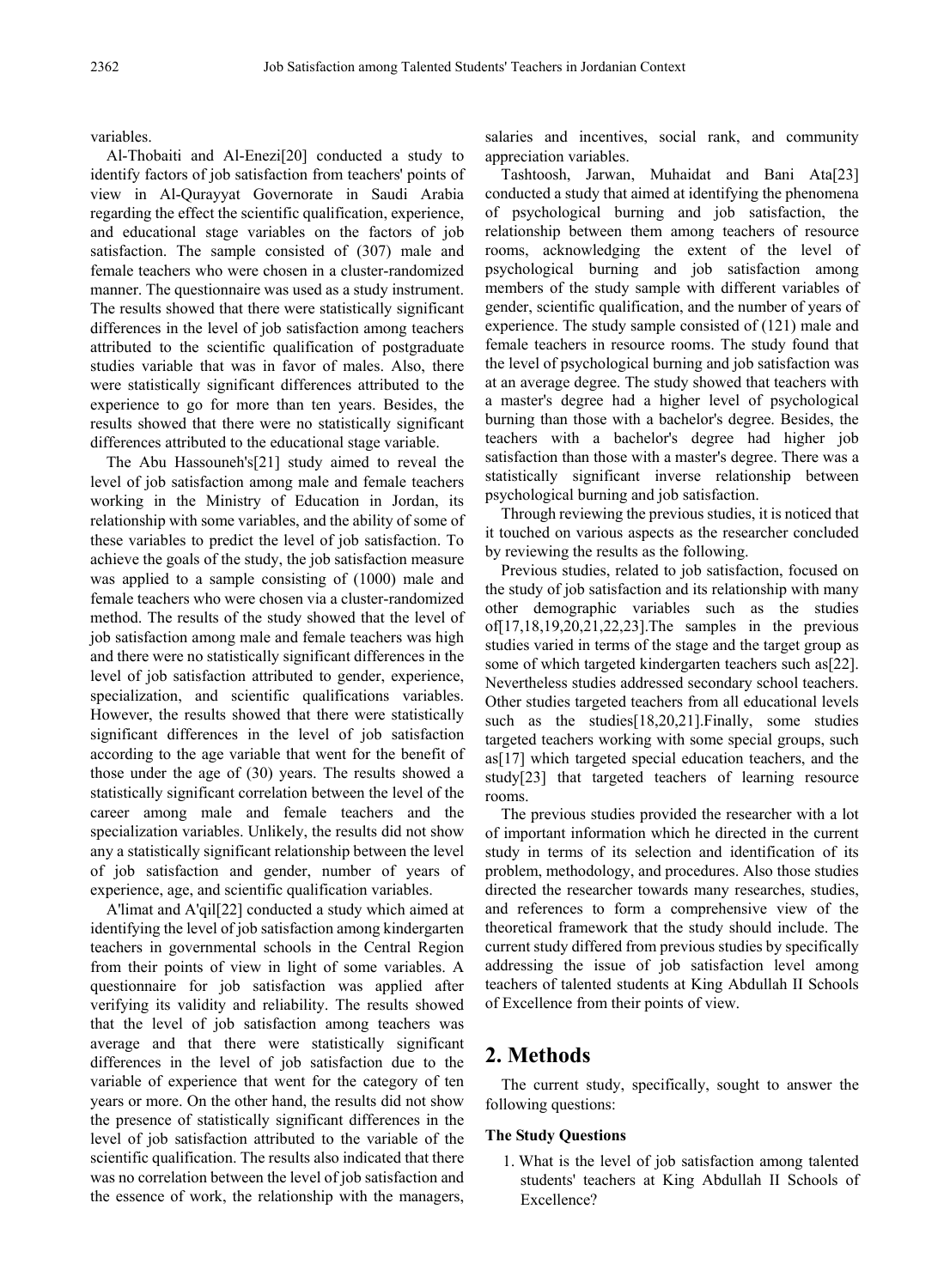2. Does the level of job satisfaction among talented student teachers differ according to gender, scientific qualifications, and the number of years of experience variables?

The study followed the descriptive approach that aims to study reality, being interested in accurately describing and expressing it. It took into consideration the quantitative and qualitatively issues. The qualitative expression describes the phenomenon and clarifies its properties, while the quantitative expression gives a numerical description that explains the size and amount of this phenomenon to reach conclusions that contribute to the interpretation of this reality and its understanding. Thus, this approach is mostly used in the human studies

#### **Study Population and Sample**

The study population consisted of all talented students' male and female teachers at King Abdullah II Schools of Excellence in the cities of Ajloun and Irbid in the second semester of the academic year 2018/2019. This school accepts only talented students. A randomly available sample of 53 teachers was selected as table 1 shows the distribution of the study sample respondents according to its variables.

**Table 1.** Distribution of the study sample according to its variables

| Variable      | Categories                     | Frequency |       |
|---------------|--------------------------------|-----------|-------|
| Gender        | Male                           | 20        | 37.7  |
|               | Female                         | 33        | 62.3  |
| Experience    | Less than 10<br>years          | 21        | 39.6  |
|               | 10 years or<br>more            | 32        | 60.4  |
| Scientific    | Bachelor's<br>Degree           | 22        | 41.5  |
| Qualification | Postgraduate<br><b>Studies</b> | 31        | 58.5  |
| The Total     |                                | 53        | 100.0 |

#### **Study Instrument**

The study instrument consisted of a measure of job satisfaction prepared by Tashtoosh, Jarwan, Muhaidat and Bani Ata[19] which consists of (36) items distributed in six dimensions:

*The essence of work:* It measures the conditions that affect the degree of individual's work acceptance and satisfaction with work and it includes items(1-6).

*Salary*: It measures the adequacy of the monthly salary that a worker receives in terms of its suitability for the given effort at work and in terms of securing his or her future and family, including items(7-12).

*Promotion*: It measures the privileges, benefits, sense of security, and opportunities for promotion provided by work, including items(13-18).

*Relationship with the manager*: It measures the quality of the relationship between the worker and the manager and includes items (19-24).

*Relationship with colleagues*: It measures the nature of the relationship between a worker and co-workers and includes items (25-30).

*The Social Rank*: measures the social value that a person attains to work, having items (31-36).

Respondents responded to each of the items to determine the level of psychological burning for them, and the grades ranged from (0) to (5) degrees regarding their job satisfaction. Accordingly, high scores on the scale meant a high level of job satisfaction. However, low scores meant a low level of job satisfaction. This scale was used in this study due to its suitability to measure the phenomenon of job satisfaction among teachers.

## **Scale Validity**

In the current study, the researcher verified the apparent honesty of the scale by presenting it to ten specialists in the fields of special education and educational psychology at Al-Balqa Applied University to determine the suitability for the current study and any other notes they see appropriate. All items of the scale were retained without modification, as the indications of the validity of the internal consistency of the scale items on (30) male and female teachers outside the study sample were calculated by calculating Pearson's correlation coefficients between each dimension of the scale and the overall score. The correlation coefficients ranged from (0.64) to (0.79) as table 2 shows**.**

| Dimension                     | Pearson-correlation<br>coefficient values |  |
|-------------------------------|-------------------------------------------|--|
| The Essence of Work           | (0.77)                                    |  |
| Salary                        | (0.70)                                    |  |
| Promotion                     | (0.72)                                    |  |
| Relationship with the manager | (0.64)                                    |  |
| Relationship with colleagues  | (0.67)                                    |  |
| The Social Rank               | (0.79)                                    |  |

**Table 2.** Shows correlation coefficients between each dimension of job satisfaction and the overall degree

#### **Scale Reliability**

In the current study, the scale was confirmed by the test-retest method, by applying the scale and re-applying it to a sample, outside the study sample consisting of (30) male and female teachers .The Pearson correlation coefficient of their ratings was calculated twice. The reliability coefficient was also calculated by the method of internal consistency.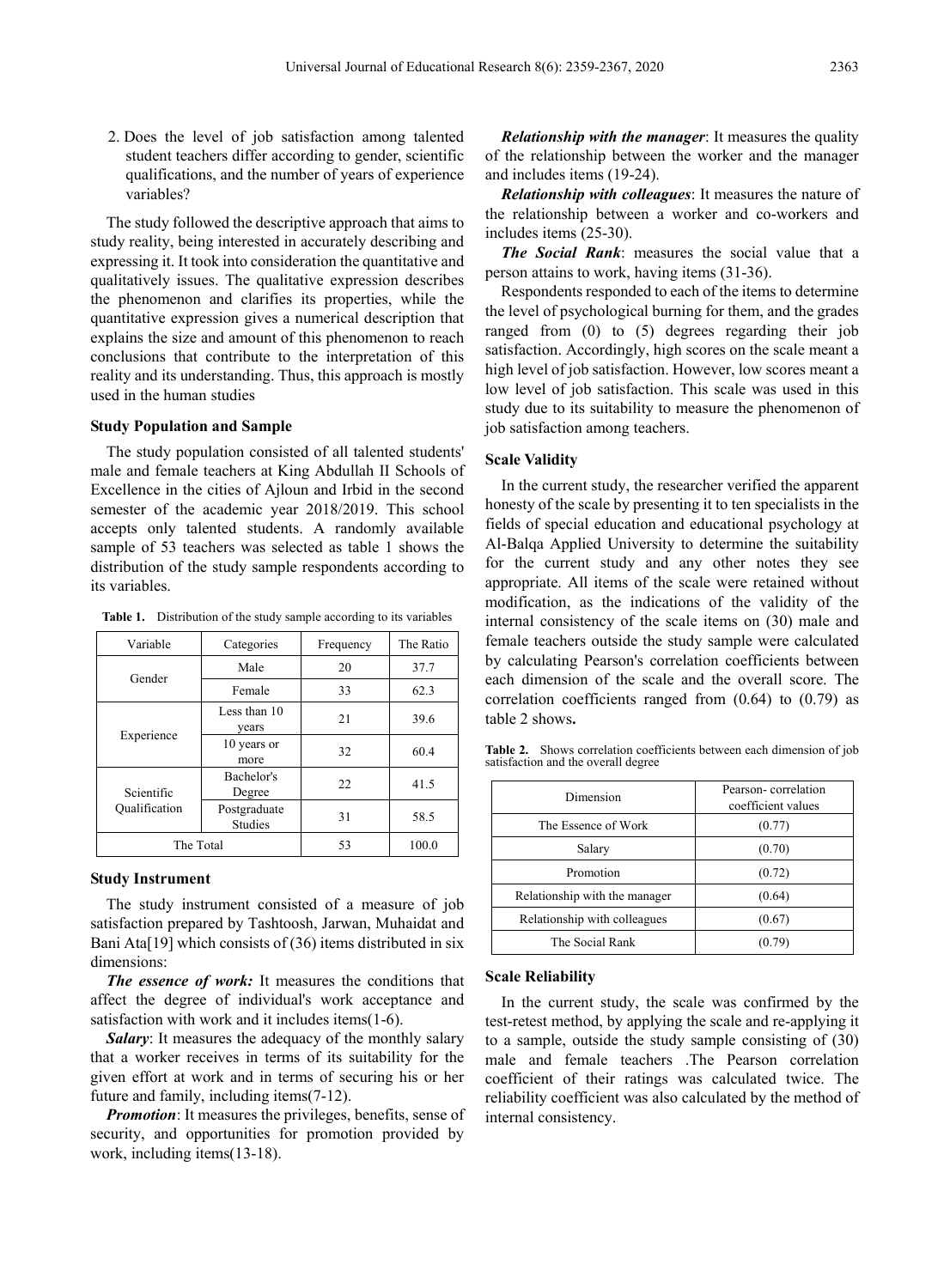According to the Cronbach Alpha equation. Table 3 shows the coefficient of internal consistency according to the Cronbach Alpha equation and the reliability of the return for the dimensions and the instrument as a whole. These values were considered appropriate for this study.

**Table 3.** Reliability indications for the job satisfaction scale

| Dimension                        | Pearson-Correlation<br>Coefficient Values | Cronbach-Alpha<br>Coefficient<br>Values |  |
|----------------------------------|-------------------------------------------|-----------------------------------------|--|
| The Essence of<br>Work           | 0.87                                      | 0.90                                    |  |
| Salary                           | 0.88                                      | 0.94                                    |  |
| Promotion                        | 0.91                                      | 0.81                                    |  |
| Relationship with the<br>manager | 0.90                                      | 0.93                                    |  |
| Relationship with<br>colleagues  | 0.92                                      | 0.92                                    |  |
| The Social Rank                  | 0.89                                      | 0.88                                    |  |
| Job satisfaction total           | 0.91                                      | 0.94                                    |  |

## **Study Procedures**

The study procedures consisted of the following steps. The researcher acknowledges the educational literature and studies related to the subject of the current study and determines the extent to which the current study can benefit from them. He ensures that the scale is valid and reliable and that it can be applied to talented students' teachers. He collects the data, enters it into the computer to perform statistical treatments for it, extracting results, interprets them, compares them with the results of previous studies, and suggests appropriate recommendations.

#### **Study Design**

The study included the following variables. First, the independent variables include Gender (Male and Female), scientific qualification (Bachelor's degree and Post graduate Studies), number of experience years (less than 10 years and 10 years or more). Second, the Dependent Variable includes measuring the level of job satisfaction among talented students' teachers.

#### **Statistical Treatments**

The Social Sciences Statistical Package (SPSS) was used to analyze the results of the study, using the following statistical treatments: Cronbach Alpha equation to calculate the reliability of the scale, Arithmetic means and standard deviations, and Triangular Variation Analysis.

# **3. Results**

#### **First: Results Related to the First Question**

This question stated: What are the levels of job satisfaction among talented students' teachers at King Abdullah II Schools of Excellence? To answer this question, the arithmetic means were calculated for the responses of the study sample respondents on the dimensions of the job satisfaction scale as shown in table 4.

**Table 4.** Arithmetic means and standard deviations for the level of job satisfaction among teachers of King Abdullah II Schools of Excellence, in descending order according to the arithmetic mean.

| Rank           | Dimension                                       | Arithmetic<br>mean | Standard<br>deviation | Rating<br>level |
|----------------|-------------------------------------------------|--------------------|-----------------------|-----------------|
|                | Relationship<br>with colleagues                 | 3.98               | 0.837                 | High            |
| $\overline{c}$ | The essence of<br>work                          | 3.75               | 0.848                 | High            |
| 3              | Relationship<br>with the<br>manager             | 3.59               | 1.065                 | Average         |
| 4              | The Social rank                                 | 3.52               | 0.992                 | Average         |
| 5              | Promotion                                       | 3.16               | 0.939                 | Average         |
| 6              | Salary                                          | 2.55               | 1.059                 | Average         |
|                | The dimension of job<br>satisfaction as a whole | 3.43               | 0.740                 | Average         |

Table 4 shows that the arithmetic means ranged from (2.55) to (3.98) as the dimension of "the relationship with colleagues" came in the first rank with the highest arithmetic mean of (3.98). However, "the salary" dimension was in the last rank with an arithmetic mean of (2.55).The arithmetic means for "the job satisfaction" dimension as a whole were (3.43).

#### **Second: The Results Related to the Second Question**

This question stated: Does the level of job satisfaction among talented students' teachers at King Abdullah II Schools of Excellence differ according to (gender, scientific qualification, and the number of years of experience) variables?

To answer this question, mathematical averages and standard deviations for the level of job satisfaction among teachers of King Abdullah II Schools of Excellence were extracted according to gender, the number of years of experience, and scientific qualification variables. The results were as follows.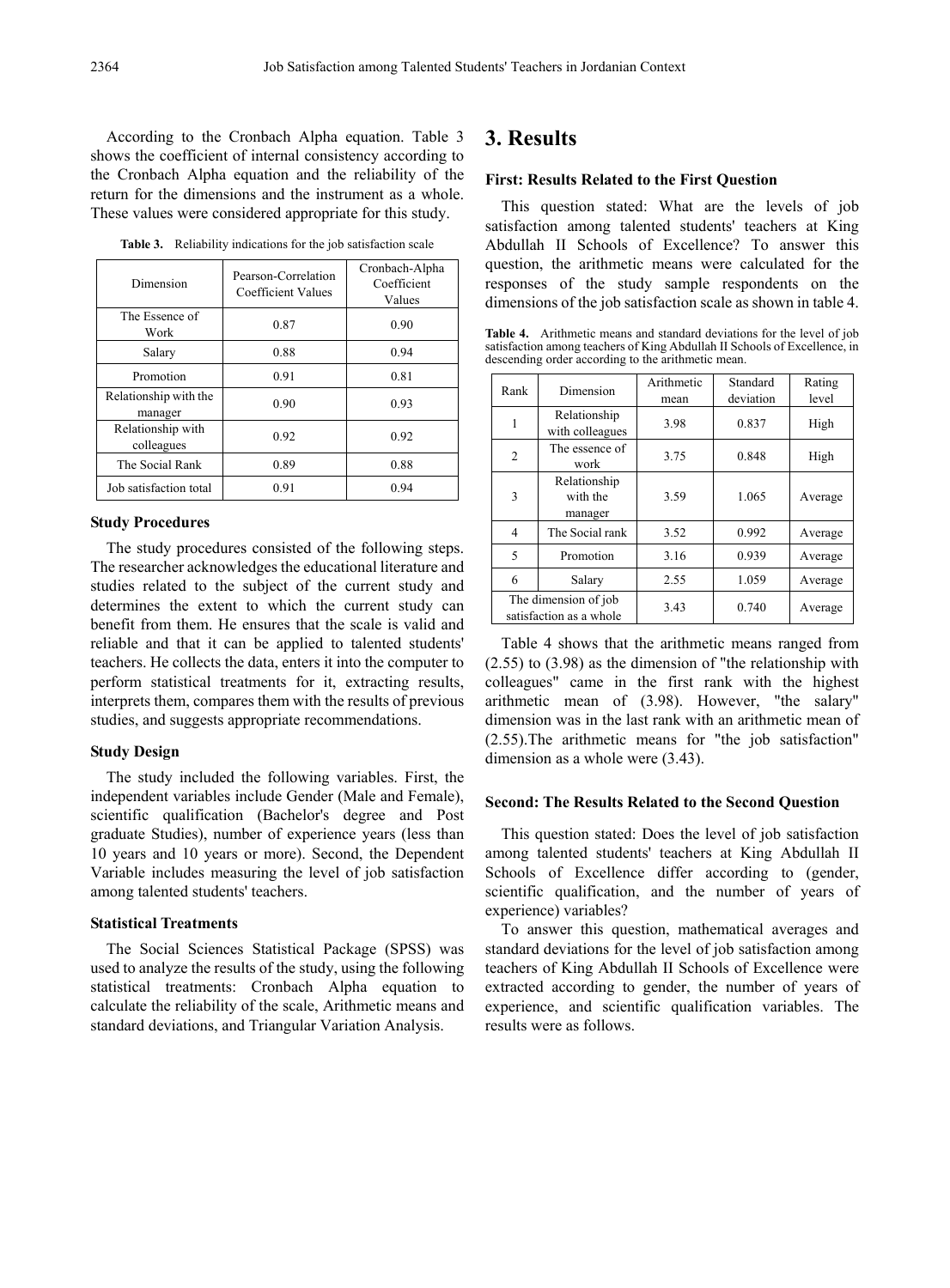| Variable       | Category             | Arithmetic Mean | <b>Standard Deviation</b> | Number |
|----------------|----------------------|-----------------|---------------------------|--------|
| Gender         | Male                 | 3.33            | 0.839                     | 20     |
|                | Female               | 3.48            | 0.679                     | 33     |
| Experience     | Less than 10 years   | 3.61            | 0.718                     | 21     |
|                | 10 years or more     | 3.30            | 0.740                     | 32     |
| The Scientific | Bachelor's Degree    | 3.36            | 0.766                     | 22     |
| Oualification  | Postgraduate Studies | 3.47            | 0.730                     | 31     |

**Table 5.** Shows the arithmetic means and standard deviations for the level of job satisfaction among talented students' teachers according to gender, scientific qualification, and the number of years of experience variables

Table 5 shows an apparent variation in arithmetic means and standard deviations for the level of job satisfaction among teachers of King Abdullah II Schools of Excellence due to the difference in the categories of gender, the number of years of experience, and the scientific qualification variables. And to show the significance of the statistical differences between the arithmetic means, the Triangular Variation Analysis was used as shown in Table 6.

**Table 6.** Shows Triangular Variation Analysis of the impact of gender, scientific qualification and number of years of experience on the level of job satisfaction among talented students' teachers at King Abdullah II Schools of Excellence

| Variance Source          | Squares Sum | Freedom Scores | Squares<br>Average | Е     | Statistical<br>Significance |
|--------------------------|-------------|----------------|--------------------|-------|-----------------------------|
| Gender                   | 0.196       |                | 0.196              | 0.358 | 0.552                       |
| <b>Experience Years</b>  | 1.265       |                | 1.265              | 2.317 | 0.134                       |
| Scientific Qualification | 0.291       |                | 0.291              | .5330 | .4690                       |
| Error                    | 26.750      | 49             | 0.546              |       |                             |
| Total                    | 28.442      | 52             |                    |       |                             |

Table 6 shows that There were no statistically significant differences ( $\alpha$  = 0.05) due to the effect of gender, as the F value was (0. 3580) and the statistical significance reached (0.552). it reveals that there were no statistically significant differences ( $\alpha = 0.05$ ) due to the effect of years of experience, as the F value was (2,317) and with a statistical significance of (0.134). Additionally, there were no statistically significant differences ( $\alpha = 0.05$ ) due to the effect of the scientific qualification, as the F value was (0. 533) and with a statistical significance of (0.469).

# **4. Discussion**

## **First: Discussing the results of the first question: What is the level of job satisfaction among the talented students' teachers at King Abdullah II Schools of Excellence from their points of view?**

Results related to this question showed that the means of the talented students' teacher sat King Abdullah II Schools of Excellence regarding their level of job satisfaction were average. The dimension of "the relationship with colleagues "was in the first rank, in terms of teachers' job satisfaction, followed by "the essence of work" dimension. "The relationship with the manager" dimension came thirdly, followed by "the social rank" dimension. The fifth place was for "the promotion" domain. And the last rank was for "the salary" domain. The reason for teachers' obtaining an average level of job satisfaction is perhaps

due to the nature of the education profession as it is a profession that has many demands and many variables, as its perception differs despite its importance. Some societies may view it as a profession that is not prestigious, and at the same time, the teacher is demanded with very large responsibilities and roles.

The researcher can explain that the dimension of "the relationship with colleagues" is firstly ranked because of the need of the talented students' teachers to cooperate, coordinate, and participate with each other, as they participate in planning, working with one team spirit to succeed their students' educational programs. Besides, via cooperation, they do their best to transfer experiences and information to them, which makes teachers more satisfied with the relationship with colleagues than other dimensions.

As for the second place that went forth dimension of " the essence of the work", it may be attributed to the nature of the teacher's work with the category of talented students who are usually chosen to enroll at the school according to special bases and conditions. Therefore, the teacher makes double and larger efforts to meet the needs of this different group of students. This may be because the talented students' teachers are also chosen to enroll at schools of excellence according to special conditions and criteria. Thus, the teachers are aware of the nature of their work and tasks with their students.

As for having the domain of "the relationship with the manager "in the third rank, this indicates the need for more planning and coordination, and the partnership between the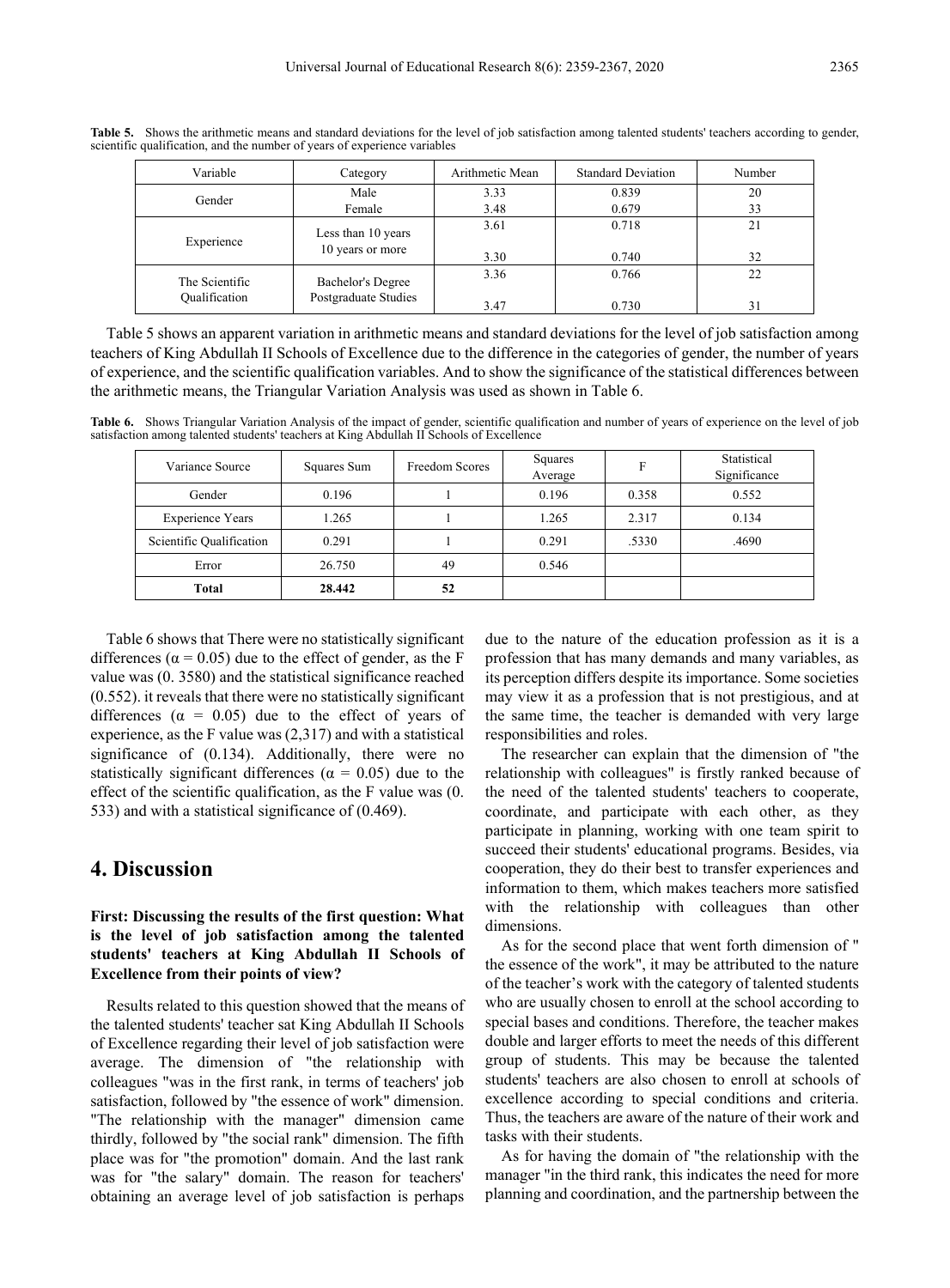director and the teacher, the managers need to work with teachers with the spirit of one team, and involve them more in all school activities, and work to take into account their capabilities and skills when assigning tasks to them.

Also, obtaining the fourth rank for the domain of "the social rank", maybe due to the society's negative view towards the teaching profession and the teacher, the social position of the teacher is no longer sufficiently respected and appreciated, and the school's relationship with the community needs to be reformed and developed so that the perception of the education profession improves, and therefore It is up to the teacher that such a high and prestigious position was previously held by society.

As for the "the promotion" dimension's obtaining the fifth rank, this may be explained by the lack of opportunities for the promotion of the teacher, the difficulty of promotion, the lack of clarity of the conditions and principles for the promotion of the teacher, and the lack of reliance on the performance of the teacher who works with the category of talented and talented and the different required performance.

Finally, obtaining "the salary" dimension the last rank is expected because the salary received by the teacher who works with talented students does not differ much from the salary received by the regular teacher, as the teacher's income level may be low compared to other occupations, as explained by the difficult economic conditions, as the requirements of life are many, and the salaries and wages received by the teacher are no longer sufficient to meet these requirements, in addition to the lack of financial incentives and rewards that encourage the teacher to exert more effort and giving.

This finding was consistent with the studies of [18,19,22,23], indicating that the level of job satisfaction among teachers was average. Unlikely, this result differed from the studies of [17,21] whose results indicated that the level of job satisfaction among teachers was high.

## **Second: Discussing the results of the second question: Does the level of job satisfaction among talented students' teachers differ according to gender, scientific qualification, and the number of years of experience variables?**

The results related to this question showed that there was no difference in the level of job satisfaction among teachers according to the gender of the teachers. This maybe since the two male and female teachers of the outstanding students suffer from the same job conditions, working in the same job so everything that applies to male teachers applies to the female ones. Besides, they teach the same talented students' category who have common needs and special specifications, and the salaries and material incentives that the male teachers receive are the same as those received by the female ones.

This result was consistent with the studies of [21,23]

whose results indicated that there are no statistically significant differences in the level of job satisfaction of teachers according to the gender variable. Nevertheless, this result differed from the studies of [18,19], whose results indicated that there were statistically significant differences in the level of job satisfaction according to the gender variable that went for the benefit of females.

The results showed that there was no difference in the level of job satisfaction among teachers according to the variable of the educational qualification, and this may be since all teachers of different educational qualifications carry out the same job and have the same burdens, duties, and tasks. Also, they teach the same category of students, in addition to the absence of differences in salaries and the rewards between them.

This result was consistent with the studies of [21,22] whose results indicated that there were no statistically significant differences in the level of job satisfaction attributed to the variable of the educational qualification. On the other hand, this result differed with the studies of [20,23] whose results indicated that there were statistically significant differences in the level of job satisfaction among teachers due to the scientific qualification variable.

The results also showed that there was no difference in the level of job satisfaction among teachers according to the number of years of experience variable. And this result may be attributed to the fact that all male and female teachers work with the same category of superior students, being similar in the same social, economic and employment conditions regardless of the number of years of work experience.

This result was consistent with the studies of [17,18,19,21,23] whose results indicated that there were no statistically significant differences in the level of job satisfaction among teachers due to the variable number of years of experience. Dissimilarly, this result differed with the study of [20] that indicated the presence of statistically significant differences attributed to the variable of experience that went for more than ten years dimension. This study opposed the study of [22] that indicated the presence of statistically significant differences in the level of job satisfaction due to the variable of experience that went for the domain of ten years or more.

# **Recommendations**

In light of the results of the study, the study recommends the need to increase interest in providing professional growth opportunities for talented students' teachers. There is a need to improving the image of the teaching profession and the image of the teacher of talented students through coordination with various state agencies, especially media institutions. The study recommends to create a system of promotions, incentives, and rewards for teachers in general, and talented students' teachers in particular. It suggests to